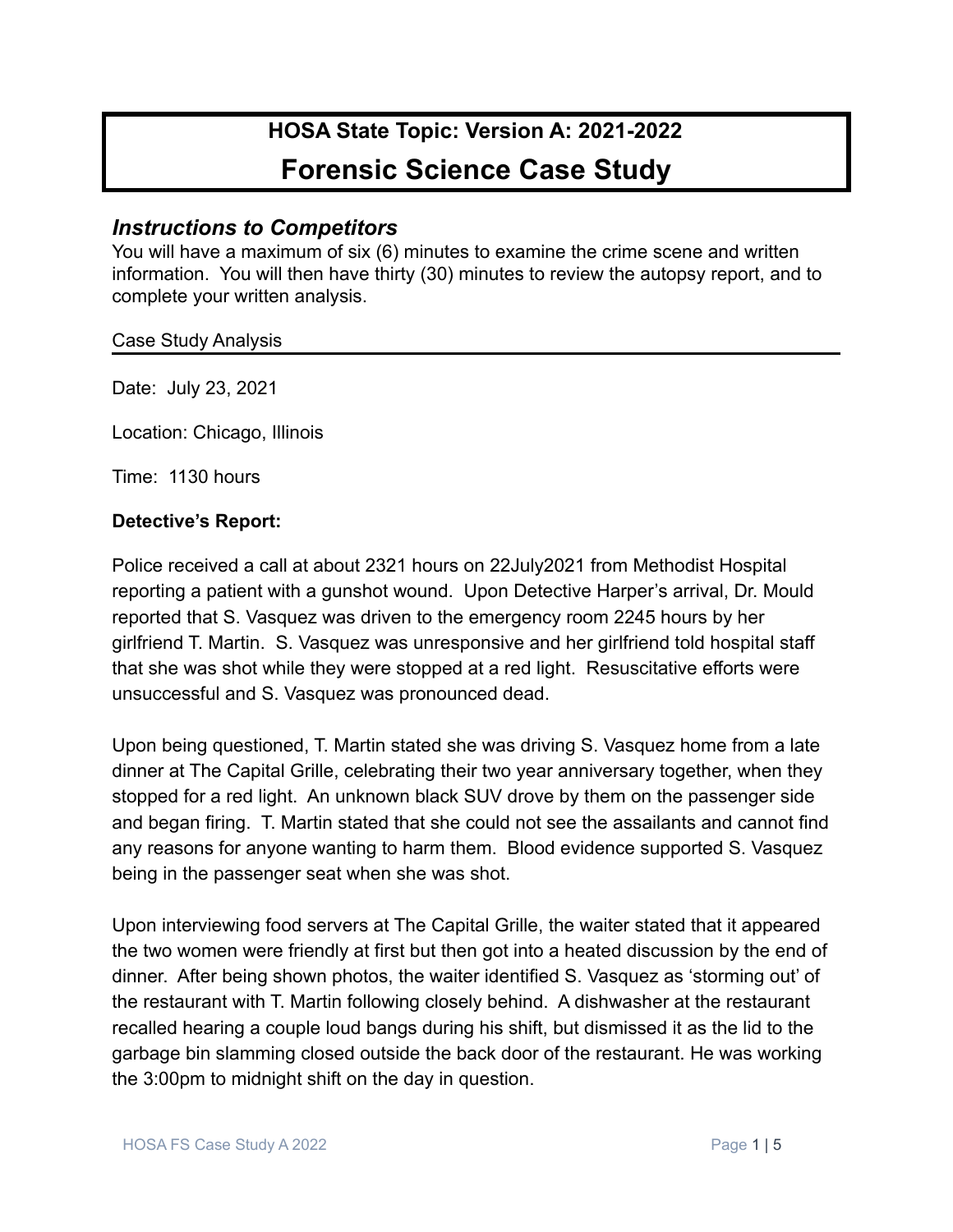| SUMMARY REPORT OF AUTOPSY                 |                                       |
|-------------------------------------------|---------------------------------------|
| Name: S. R. Vasquez                       | Medical Examiner's Case #: 00721835   |
| Date of Birth: 11.23.1995                 | Age: 25                               |
| <b>Race:</b> Other-Asian Pacific Islander | <b>Sex:</b> F                         |
| Date of Report: 7.23.21                   | <b>Body Identified by: Girlfriend</b> |

### **EXTERNAL EXAMINATION - SUMMARY**

Examination performed at Methodist Hospital at 0800 hours on 23July2021.

The body is that of a well-developed, well-nourished 64 inch, adult 122lb Hispanic female. Lividity is fixed on the posterior aspect of the torso, upper legs, and feet. Rigor is present and symmetrical on all extremities. Body temperature is  $30^{\circ}$  C.

The scalp is covered with black hair up to 40 cm in length. The irises are brown and the pupils are round and equal in diameter. The conjunctivae have no petechial hemorrhages. The external nose has no trauma and the nasal septum is intact. The frenula are intact and there is no trauma to the oral mucosa. The teeth are natural and unremarkable.

The neck is straight, and the trachea is midline and mobile. The breasts are symmetric with no palpable masses. The abdomen has no congenital deformities, scars or tattoos. The genitalia are those of a normal adult female. The buttocks and anus are otherwise unremarkable.

There are no injuries, congenital deformities, or tattoos to the extremities.

#### **CLOTHING AND PERSONAL EFFECTS**

At the time of examination, the deceased is attired in a cut black dress, beige bra, black underwear and no shoes. Personal effects are not present with the body at the time of autopsy.

#### **EVIDENCE OF MEDICAL INTERVENTION**

Electrocardiogram pads are on the right chest, left chest, right thigh, and left thigh. External defibrillator pads are on the right chest and left abdomen. An intravenous catheter is in the left antecubital fossa. A chest tube is in the left pleural cavity through the 5<sup>th</sup> intercostal musculature. A chest tube is in the right pleural cavity through the 7<sup>th</sup> intercostal musculature. A hospital identification band is around the right ankle.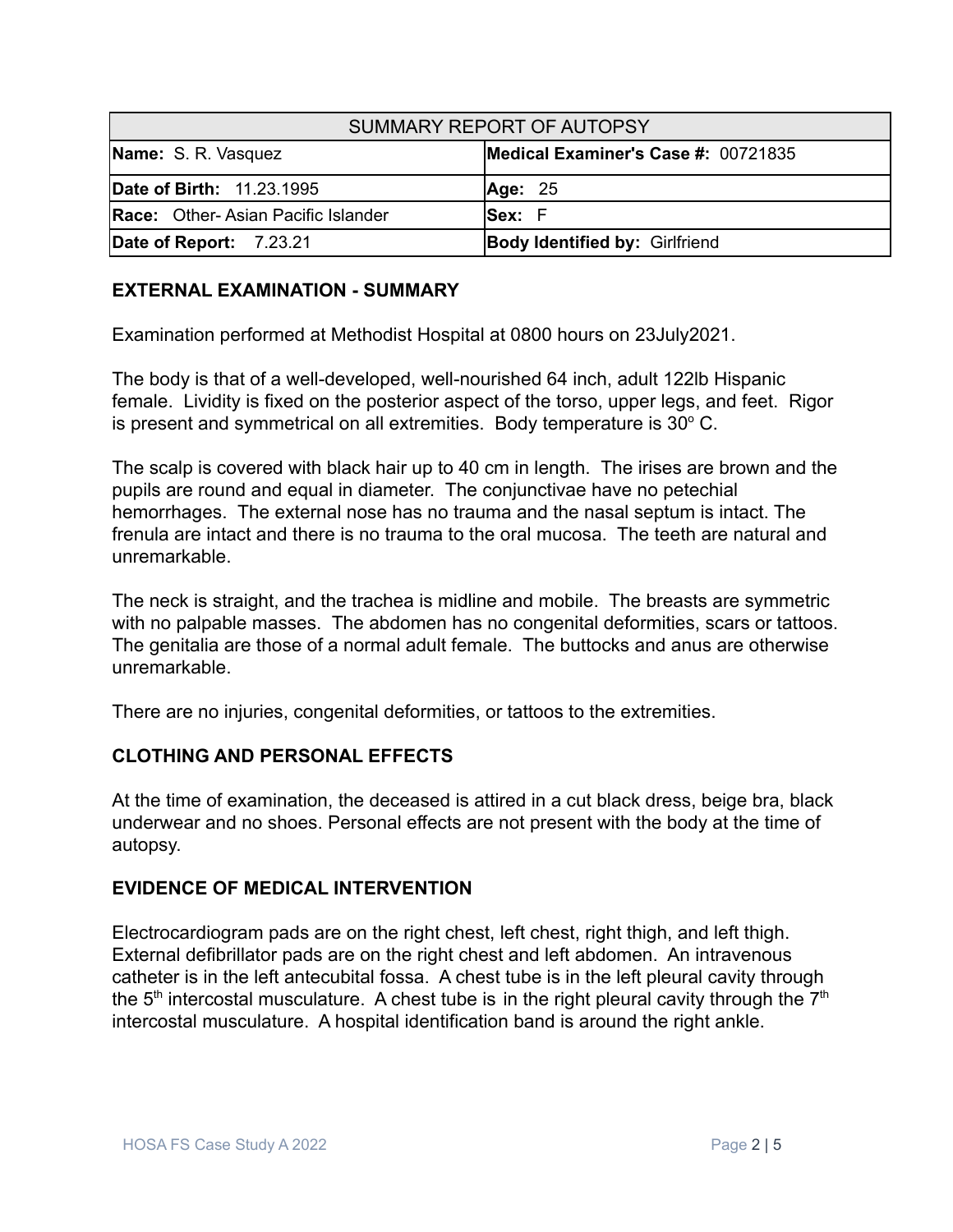#### **EVIDENCE OF INJURY**

Head: A 1 x 1 cm round entrance gunshot wound with a 0.3cm abrasion at the right temporal scalp, 2.5 inches below the top of the head and 6 inches right of the anterior midline. A stippling pattern is adjacent to the gunshot wound spreading 8 cm from the edge of the entrance wound at the 3 o'clock position, 4 cm from the edge of the entrance wound at the 2 o'clock position, and 1 cm from the edge of the entrance wound at the 6 o'clock position. Soot and muzzle print are absent. The wound path is hemorrhagic and crosses the skin of the left temporal scalp, left temporalis muscle, left temporal bone, left temporal lobe, and left occipital bone. A partially deformed, lead projectile is recovered from the posterior scalp, adjacent to the outer edge of the left occipital bone.

The direction of the wound path is front to back, left to right, and slightly downward. Linear and comminuted fractures of the left temporal and occipital bone are associated with the wound path, as well as contusions and lacerations of the base of the left temporal lobe.

Torso: A 1 x 1 cm entrance gunshot wound with a 0.15 cm red abrasion rim is found on the left chest, 13.5 inches below the top of the head, 1.5 inches left of the anterior midline. There are no visible stippling, soot, or muzzle imprints noted. There is a purple contusion adjacent to the entrance wound at the 6 o'clock position.

The wound path is hemorrhagic and crosses the musculature of the left chest, anterior to the  $5<sup>th</sup>$  left rib, the lower left lung lobe, the pericardial sac, the left atrium of the heart, the posterior aspect of the left  $8<sup>th</sup>$  intercostal muscle, and the musculature of the left side of the back. A deformed lead projectile is recovered from the subcutaneous soft tissue of the left back, 13.5 inches below the top of the head, and 1.5 inches left of the anterior midline.

Associated with the wound path are lacerations and hemorrhage of the musculature of the left chest. Approximately 18 ml of blood are noted in the pericardial sac, 1500 ml of blood are noted in the left pleural cavity and 120 ml of blood are noted in the right pleural cavity. The direction of the wound path is front to back, right to left and straight without up or down trajectory.

# **INTERNAL EXAMINATION – SUMMARY**

HEAD: Injuries to the head have been previously described. The brain is 1082 grams. Epidural hemorrhage is not present. The leptomeninges are thin, transparent and have no exudate. The vessels at the base of the brain are normally formed and patent. The uninjured portions of the cerebral hemispheres are symmetric. Coronal sections of the cerebrum and transverse sections of the cerebellum and brainstem show no necrosis.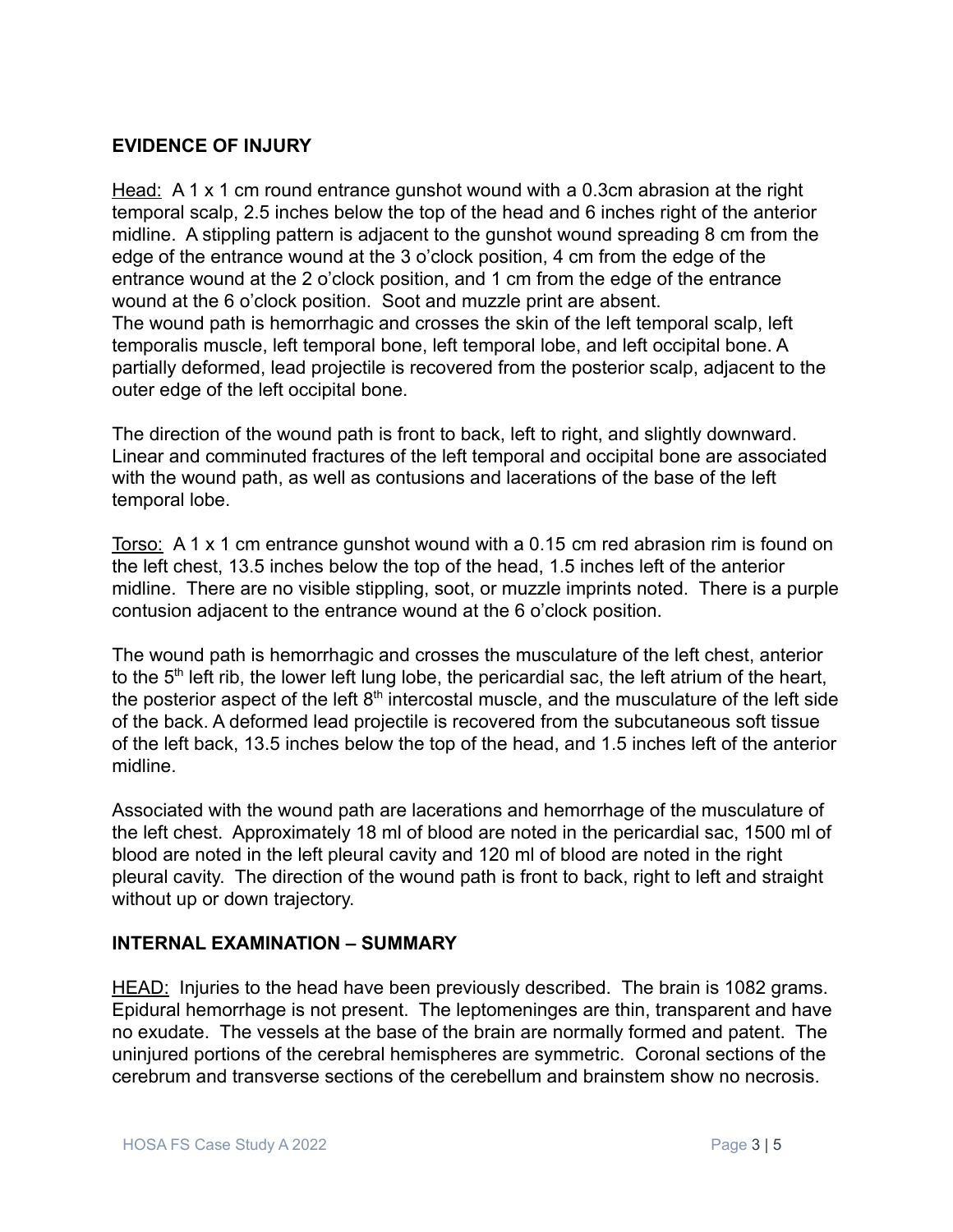NECK: The anterior muscles and surrounding soft tissue of the neck have no hemorrhage. The hyoid bone and thyroid cartilage are intact.

RESPIRATORY SYSTEM: Injury to the left lung has been described. The left and right lungs weigh 175 and 350 grams, respectively. The pleural surfaces are pink, smooth, and glistening. The lung parenchyma is pink to red, soft, and focally hemorrhagic. The larynx and trachea are patent and lined by intact mucosa. The pulmonary vessels are patent.

CARDIOVASCULAR SYSTEM: The 245 gm heart shows normal distribution of epicardial fat. The coronary arteries are present in a normal distribution, with a right-dominant pattern. The myocardium is dark red, firm and without scars. The walls of the left and right ventricles are 3.0 and 0.3 cm thick, respectively. The tricuspid, pulmonary, mitral, and aortic valves are pliable with no vegetations. The aorta is elastic and has a smooth lining.

LIVER & BILIARY SYSTEM: The 880 gm liver has an intact, smooth capsule. The parenchyma is tan-brown and firm. The gallbladder contains 5 ml of dark green bile and no choleliths. The mucosal surface is green and velvety.

SPLEEN: The 120 gm spleen has a wrinkled, intact, purple capsule. The parenchyma is dark red and soft. The abdominal lymph nodes are not enlarged.

ENDOCRINE SYSTEM: The right and left adrenal glands are symmetric, with yellow cortices and grey medullae. The pancreas is unremarkable, and the thyroid is dark red, uniform and not enlarged.

GENITOURINARY SYSTEM: The right and left kidneys weigh 100 gms each. The external surfaces are intact and smooth. The bladder contains approximately 20 ml of yellow urine. The uterus, fallopian tubes, and ovaries are unremarkable.

GASTROINTESTINAL TRACT: The tongue has no bite marks or hemorrhage. The esophagus is intact and lined by smooth, tan mucosa. The stomach contains approximately 5 ml of green fluid and partially digested chewing gum. The gastric mucosa is tan, has unremarkable rugal folds, and is intact. The intestines are tan and have no palpable masses. The appendix is tan and glistening.

# **BLOOD TOXICOLOGY:**

Caffeine, POSITIVE Ethanol, POSITIVE 0.05 g/dL Cannabinoids, NEGATIVE Opiates, NEGATIVE Amphetamines, NEGATIVE

HOSA FS Case Study A 2022 **Page 4 | 5**